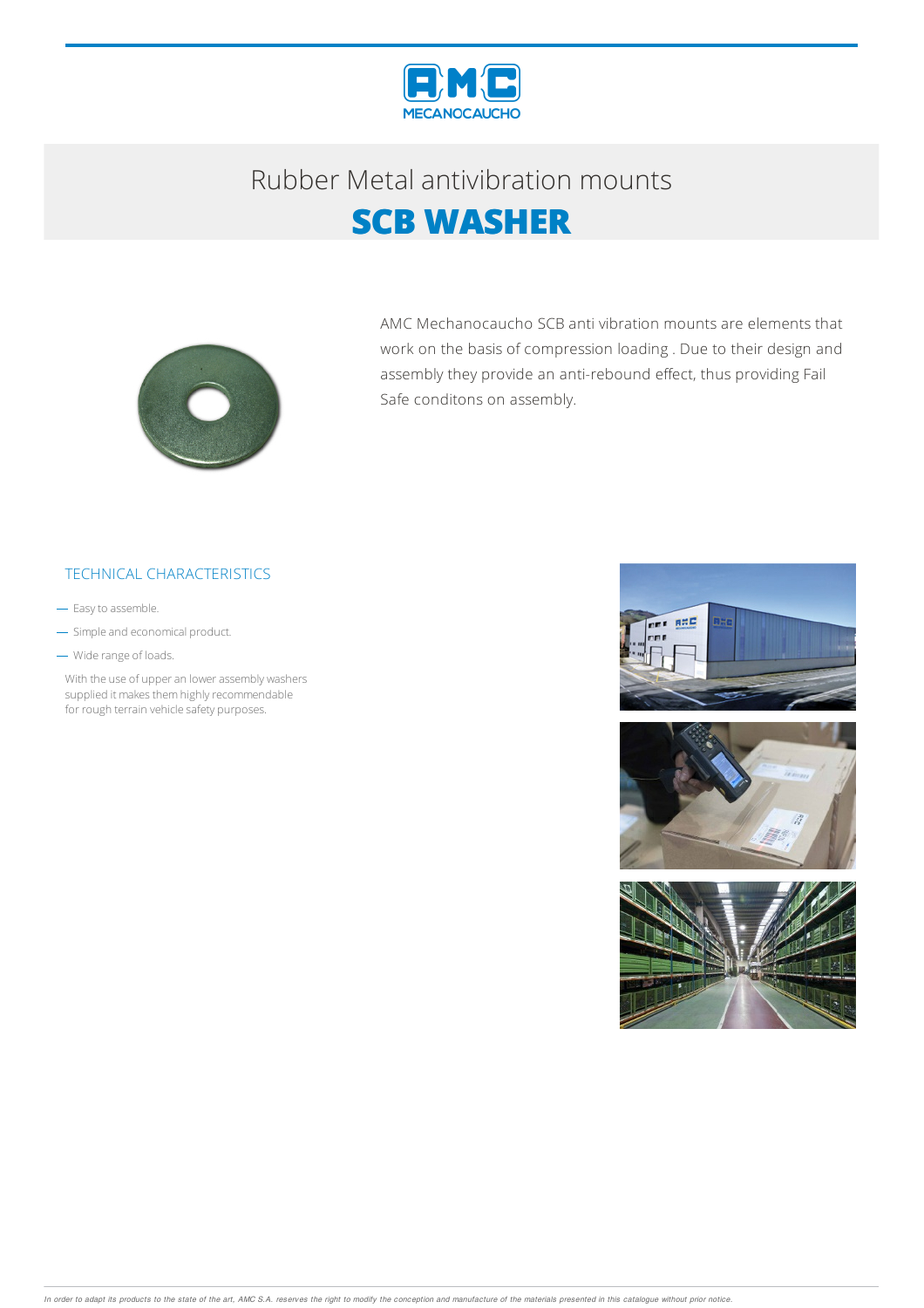

### Rubber Metal antivibration mounts

# **SCB WASHER**

#### DIMENSIONS

| <b>Type</b>    | <b>Øext</b><br>(mm.) | Øint<br>(mm.) | <b>THICKNESS</b><br>(mm.) | Code   |
|----------------|----------------------|---------------|---------------------------|--------|
| SCB 20 WASHER  | 28                   | 8,5           |                           | 606124 |
| SCB 20i WASHER | 28                   | 8,5           |                           | 606124 |
| SCB 25 WASHER  | 28                   | 8,5           | $\bigcap$                 | 606124 |
| SCB 35 WASHER  | 28                   | 8,5           | $\overline{ }$            | 606124 |
| SCB 38 WASHER  | 38                   | 12,5          | 3                         | 611065 |
| SCB 40 WASHER  | 38                   | 12,5          | 3                         | 611065 |
| SCB 45 WASHER  | 54                   | 12,5          | 3                         | 611080 |
| SCB 50 WASHER  | 54                   | 12,5          | 3                         | 611080 |
| SCB 60 WASHER  | 66                   | 16,5          |                           | 606130 |
| SCB 65 WASHER  | 66                   | 16,5          |                           | 606130 |
| SCB 95 WASHER  | 95                   | 22            | 6                         | 608101 |